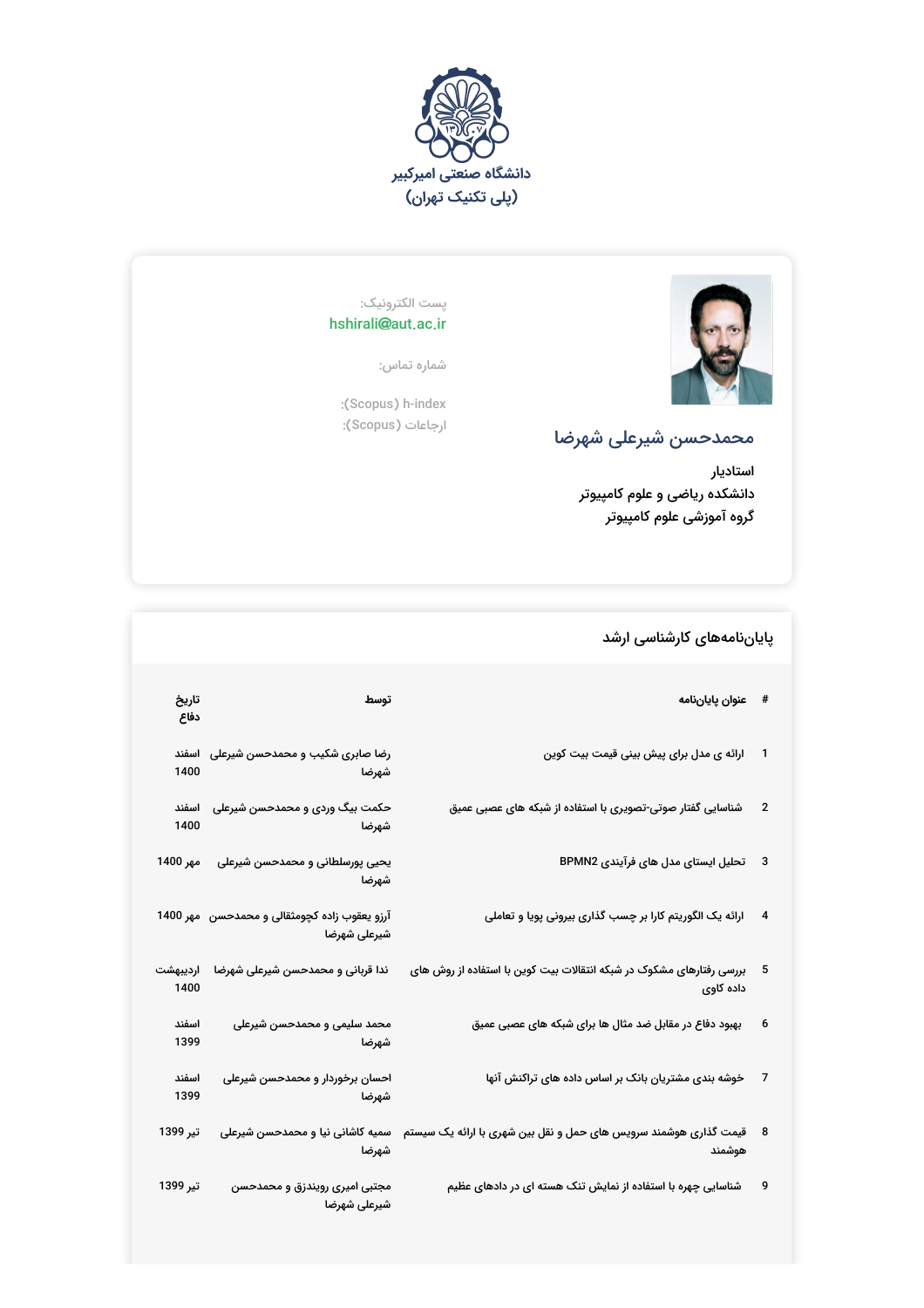| تير 1399         | محمدسجاد زین الدینی بیدمشکی و<br>محمدحسن شيرعلى شهرضا    | نهان نگاری صدا درانیمیشن گیف در حوزه مکان                                                                                            | 10   |
|------------------|----------------------------------------------------------|--------------------------------------------------------------------------------------------------------------------------------------|------|
| تير 1399         | مریم شریف جورابچی و محمدحسن<br>شيرعلى شهرضا              | نهان نگاری در ارتباطات اینترنتی اسکایپ با استفاده از پردازنده گرافیکی                                                                | 11   |
| مهر 1398         | امیررضا پرهیزکارابیانه و محمدحسن<br>شيرعلى شهرضا         | تشخیص صحنه در کلان داده با استفاده از یادگیری ژرف                                                                                    | 12   |
| شهريور<br>1398   | یمین تشکری و محمدحسن شیرعلی<br>شهرضا                     | طراحی یک الگوریتم کارا برای قیمت گذاری کالا (مواد غذایی)                                                                             | 13   |
| تير 1398         | شيرعلى شهرضا                                             | 14   طراحی و پیاده سازی یک سیستم تشخیص چهره انسان در تصاویری که بخشی    سیده مهسا نظری مهربانی و محمدحسن<br>از چهره پوشانده شده است. |      |
| تير 1398         | شهرضا                                                    | طراحی یک نمونه مترجم انگلیسی به فارسی بر پایه الگوریتم های یادگیری عمیق حمیدرضا اوتادی و محمدحسن شیرعلی                              | 15   |
| بهمن<br>1397     | مینا مکتب داران و محمدحسن شیرعلی<br>شهرضا                | 16 ً مدیریت احراز هویت و دسترسی در اینترنت اشیا با استفاده از مدل کنترل<br>دسترسی ABACو رویکرد یادگیری ماشین                         |      |
|                  | سارا مرادی و محمدحسن شیرعلی شهرضا   مهر 1397             | 17   ارائه یک الگوریتم در استخراج شاخص های عملکردی بطن راست قلبی با<br>استفاده از تصاویر ام ار ای قلب و عروق                         |      |
| 1397             | سبا فتوحى و محمدحسن شيرعلى شهرضا ً مرداد                 | 18    تحلیل حساسیت شاخص کیفیت هوا با توجه به غلظت آلایندههای شهر تهران                                                               |      |
| تير 1397         | سعید هاشم زاده و محمدحسن شیرعلی<br>شهرضا                 | 19   طراحی و پیاده سازی یک جمع کننده 8 بیتی با استفاده از ممریستور                                                                   |      |
| تير 1397         | حنانه حسین نیا و محمدحسن شیرعلی<br>شهرضا                 | طراحی و پیاده سازی یک شیفت رجیستر توان پایین با استفاده از ممریستور                                                                  | 20   |
| تير 1397         | رضا ارمان و محمدحسن شیرعلی شهرضا                         | طراحی و پیاده سازی یک الگوریتم هوشمند برای آنالیز رفتار رانندگان خودرو                                                               | 21   |
| خرداد<br>1397    | حیدر محمد علی محمد رضا ال طعمه و<br>محمدحسن شيرعلى شهرضا | 22 كشف نهان نگارى در متن قران                                                                                                        |      |
| بهمن<br>1396     | حسام کریمیان و محمدحسن شیرعلی<br>شهرضا                   | 23   تصدیق اصالت داده های دریافتی در خودرو های هوشمند به منظور افزایش<br>اطمينان                                                     |      |
| شهريور<br>1396   | علی عبد سعدون العمیری و محمدحسن<br>شيرعلى شهرضا          | 24   نهان نگاری داده در پروتکل HTTP/2 بااستفاده از لایه گذاری فایل های چند<br>رسانه ای                                               |      |
| ارديبهشت<br>1395 | مهسا دهقان جزينى و محمدحسن<br>شيرعلى شهرضا               | .بررسی، تحلیل و پیاده سازی سیستم رای گیری اینترنتی                                                                                   | - 25 |
| مهر 1394         | سروش شهرکی و محمدحسن شیرعلی<br>شهرضا                     | 26   طراحی و پیاده سازی سیستم فیلتر نامناسب برای سیستم عامل اندروید در<br>فضای ابری                                                  |      |
| شهريور<br>1393   | جواد کشوری کامران و محمدحسن<br>شيرعلى شهرضا              | 27   طراحی و پیاده سازی سامانه ای برای تعامل انسان و کامپیوتر در یک خانه<br>هوشمند : برای مراقبت سلامت الکترونیکی سالمندان           |      |
| ارديبهشت<br>1392 | مجتبی احمدصادقی و محمدحسن<br>شيرعلى شهرضا                | طراحی و پیاده سازی روشی برای مصور سازی اطلاعات در مقطع راهنمایی                                                                      | - 28 |
| ارديبهشت<br>1392 | مهشید خزاعی و محمدحسن شیرعلی<br>شهرضا                    | طراحی و پیاده سازی یک واسط برای بهبود کاربرد پذیری کپچا                                                                              | 29   |
| ارديبهشت<br>1391 | اعظم فامیل خلیلی و محمدحسن شیرعلی<br>شهرضا               | تخمین جریان و سرعت ترافیک بزرگراه ها در یک سیستم حمل ونقل هوشمند                                                                     | 30   |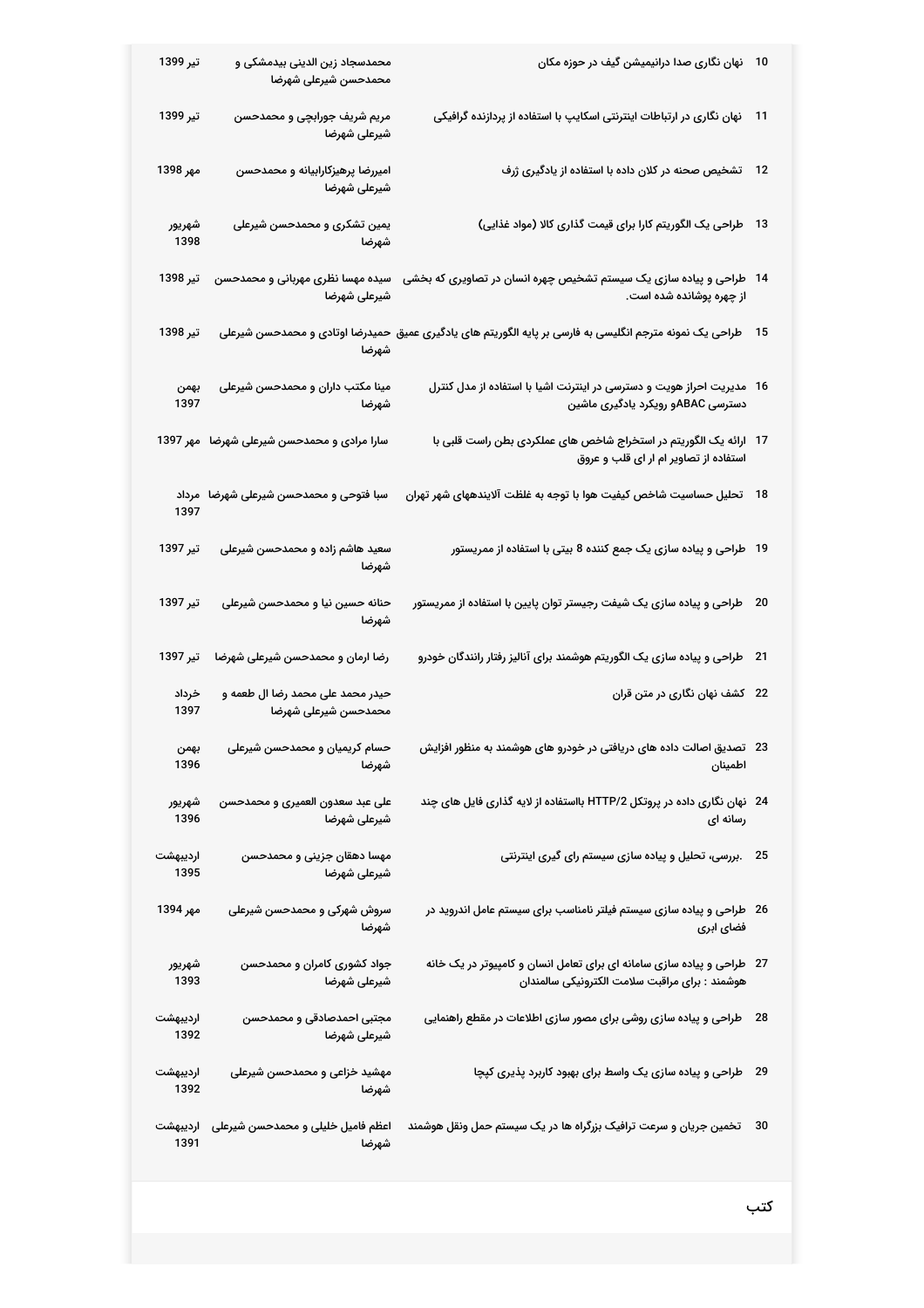| نسخه                                                                                                                                                                                                                                                             | تاريخ<br>انتشار                                                                                                                                                                                                                                                         | کشور<br>ناشر                   | نگارندگان/مترجمان                                                       | # عنوان                                                                                                                                                                                                    |  |
|------------------------------------------------------------------------------------------------------------------------------------------------------------------------------------------------------------------------------------------------------------------|-------------------------------------------------------------------------------------------------------------------------------------------------------------------------------------------------------------------------------------------------------------------------|--------------------------------|-------------------------------------------------------------------------|------------------------------------------------------------------------------------------------------------------------------------------------------------------------------------------------------------|--|
|                                                                                                                                                                                                                                                                  |                                                                                                                                                                                                                                                                         |                                |                                                                         | داده های ثبت شده در پورتال                                                                                                                                                                                 |  |
| 1                                                                                                                                                                                                                                                                | 1399                                                                                                                                                                                                                                                                    | ايران                          | محمدحسن شيرعلى شهرضا                                                    | 1 ً مقدمهای بر کامپایلر و طراحی زبان                                                                                                                                                                       |  |
| 1                                                                                                                                                                                                                                                                | 1398                                                                                                                                                                                                                                                                    | ايران                          | محمدحسن شيرعلى شهرضا                                                    | 2 ۔ اخلاق سایبری (درک اخلاق سایبری در دنیای سایبری)                                                                                                                                                        |  |
| 1                                                                                                                                                                                                                                                                | 1392                                                                                                                                                                                                                                                                    | United<br><b>States</b>        | محمدحسن شيرعلى شهرضا,<br>سجادشيرعلى شهرضا                               | Chapter 10 Distinguishing Human Users from Bots: Methods and 3<br><b>Assessments</b>                                                                                                                       |  |
| 1                                                                                                                                                                                                                                                                | 1390                                                                                                                                                                                                                                                                    | <b>United</b><br><b>States</b> | محمد شیرعلی شهرضا,<br>محمدحسن شيرعلى شهرضا                              | Calling Police Using SMS, Chapter 4.8 in Computer Engineering: 4<br>Concepts, Methodologies, Tools and Applications                                                                                        |  |
| 1                                                                                                                                                                                                                                                                | 1388                                                                                                                                                                                                                                                                    | United<br><b>States</b>        | محمدحسن شيرعلى شهرضا,<br>محمد شيرعلى شهرضا                              | A Survey of Information Hiding, Chapter XIII in Handbook of 5<br>Research on Secure Multimedia Distribution                                                                                                |  |
|                                                                                                                                                                                                                                                                  |                                                                                                                                                                                                                                                                         |                                |                                                                         | مقالات ژورنال                                                                                                                                                                                              |  |
|                                                                                                                                                                                                                                                                  |                                                                                                                                                                                                                                                                         |                                |                                                                         | داده های ثبت شده در پورتال                                                                                                                                                                                 |  |
| 1                                                                                                                                                                                                                                                                |                                                                                                                                                                                                                                                                         |                                |                                                                         | M.Hassan Shirali-Shahreza, [en-name N/A], "Real -Time and MPEG -1 Layer III Compression Resistant Steganography<br>in Speech", IET INFORMATION SECURITY, Vol. 4, Num. 1, Page 0-0, March 2010,             |  |
| 2 [en-name N/A], M.Hassan Shirali-Shahreza, "and Scalable System for Automatic Artist Identification", , Vol., Num. 3,<br>Page 0-0, August 2009,                                                                                                                 |                                                                                                                                                                                                                                                                         |                                |                                                                         |                                                                                                                                                                                                            |  |
|                                                                                                                                                                                                                                                                  |                                                                                                                                                                                                                                                                         |                                |                                                                         | مقالات كنفرانس                                                                                                                                                                                             |  |
|                                                                                                                                                                                                                                                                  |                                                                                                                                                                                                                                                                         |                                |                                                                         | داده های ثبت شده در پورتال                                                                                                                                                                                 |  |
| Yahya Poursoltani, M.Hassan Shirali-Shahreza, S.Alireza Hashemi Golpayegany, "Redefining the concept of<br>Soundness for BPMN2.0 Process Models, based on Petri nets ", 5th National Conference on Advances in Enterprise<br>Architecture (NCAEA), December 2021 |                                                                                                                                                                                                                                                                         |                                |                                                                         |                                                                                                                                                                                                            |  |
| 2                                                                                                                                                                                                                                                                | Yahya Poursoltani, M.Hassan Shirali-Shahreza, S.Alireza Hashemi Golpayegany, "Using Low-Code Development<br>Platforms for developing Commercial Software based on Business Processes ", 26th International Computer<br>Conference, Computer Society of Iran, March 2021 |                                |                                                                         |                                                                                                                                                                                                            |  |
| 3                                                                                                                                                                                                                                                                | Mina Maktabdaran, M.Hassan Shirali-Shahreza, "Attribute based access control in Internet of Things with machine<br>learning approach and AES authentication ", 4th International Conference on Natural Sciences (ICNS2019)-<br>Mathematics & Computer, April 2019       |                                |                                                                         |                                                                                                                                                                                                            |  |
| 4                                                                                                                                                                                                                                                                | Saba Fotouhi, M.Hassan Shirali-Shahreza, Adel Mohammadpour, "A Sensitivity Analysis on the Air Quality Index<br>based on the Pollutants Concentrations in Tehran ", The 8th International Conference on Computer and Knowledge<br>Engineering (ICCKE2018), October 2018 |                                |                                                                         |                                                                                                                                                                                                            |  |
| 5                                                                                                                                                                                                                                                                | Saba Fotouhi, M.Hassan Shirali-Shahreza, Adel Mohammadpour, "Concentration Prediction of Air Pollutants in<br>Tehran ", The International Conference of Smart Cities and IoT (SCIoT2018), September 2018                                                                |                                |                                                                         |                                                                                                                                                                                                            |  |
| 6                                                                                                                                                                                                                                                                | Hesam Karimian, M.Hassan Shirali-Shahreza, Mehdi Ghatee, "An Input Data Verification System for Intelligent<br>Vehicles To Improving Safety", The 17th International Conference on Traffic and Transportation Engineering,<br>February 2018                             |                                |                                                                         |                                                                                                                                                                                                            |  |
| 7                                                                                                                                                                                                                                                                |                                                                                                                                                                                                                                                                         |                                |                                                                         | Mahsa Dehghan Jazini, M.Hassan Shirali-Shahreza, "The Online Voting system Usability issue for the Iranian<br>Parliament Election ", Third International Conference on Web Research - ICWR2017, April 2017 |  |
| 8                                                                                                                                                                                                                                                                |                                                                                                                                                                                                                                                                         |                                | Site ", International Conference on Web Research - ICWR2016, April 2016 | Saeed Hashemzadeh, Hananeh Hosseinnia, M.Hassan Shirali-Shahreza, "Case Study of CAPTCHA Security on Iranian                                                                                               |  |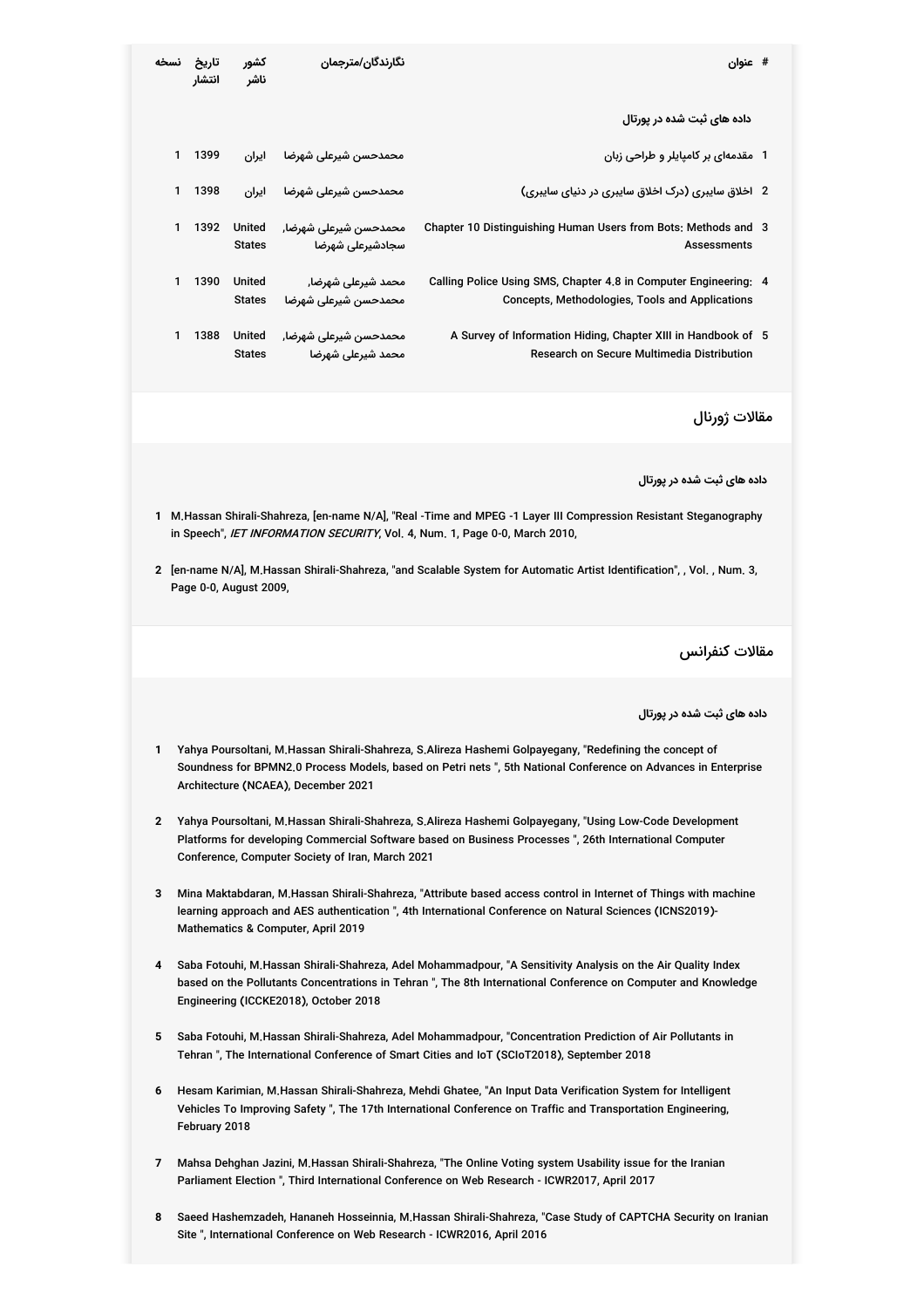- **9** Leila Rezaie, Ali Mohammad Latif, M.Hassan Shirali-Shahreza, "Effect of zooming and color background on CAPTCHA Usability for Persian Speaking Users ", 3rd International Conference on Applied Research in Computer & Information, February 2016
- **10** Javad Keshvari Kamran, M.Hassan Shirali-Shahreza, "User modeling and adaptive presentation in e-learning for elderly people ", The 9th Annual Iranian Conference On e-Learning, ICELET2015, March 2015
- **11** Sajad Shirali-Shahreza, M.Hassan Shirali-Shahreza, "Accessibility of CAPTCHA methods ", The 4th ACM workshop on Security and artificial intelligence, October 2011
- **12** M.Hassan Shirali-Shahreza, Sajad Shirali-Shahreza, "Effect of MFCC normalization on vector quantization based speaker identification ", IEEE International Symposium on Signal Processing and Information Technology, December 2010
- **13** Narges Arastouei, Masoud Sabaei, M.Hassan Shirali-Shahreza, "Adaptive approach for reducing aggregation energy consumption in wireless sensor networks ", , February 2010
- **14** M.Hassan Shirali-Shahreza, [en-name N/A], "Large corpus of iranian music ", , December 2009
- **15** M.Hassan Shirali-Shahreza, Sajad Shirali-Shahreza, "Skin region based method for reducing motion estimation time ", IEEE International Symposium on Signal Processing and Information Technology, December 2009
- **16** M.Hassan Shirali-Shahreza, "Compact music track representation and its application in artist similarity ", , September 2009
- **17** M.Hassan Shirali-Shahreza, "Using minimum matching for clustering with balancing constraints ", , August 2009
- **18** M.Hassan Shirali-Shahreza, "Spoken CAPTCHA a captcha system for blind users ", , August 2009
- **19** M.Hassan Shirali-Shahreza, "Analysis of iranian defaced website ", , January 2009
- **20** [en-name N/A], M.Hassan Shirali-Shahreza, "Bibliography of works done on CAPTCHA ", , November 2008
- **21** M.Hassan Shirali-Shahreza, Karim Faez, [en-name N/A], "Recognition of Hand Written Persian/Arabic Numerals by Shadow Coding and Edited Probabilistic Neural Network ", , October 1995
- **22** M.Hassan Shirali-Shahreza, Karim Faez, [en-name N/A], "Recognition of Hand Written Persin Nunmeral by Legenre Neural Featuers and a Probabil neural Network ", , April 1995
- **23** M.Hassan Shirali-Shahreza, Karim Faez, Ali Reza Khotan Zadeh, "recognition of hand written farsi numerals by zernike moments features and a set of class-specifie neural network classifiers ", , October 1994

|                |                                                              |                                                                                                                            | دروس ارائه شده |                |
|----------------|--------------------------------------------------------------|----------------------------------------------------------------------------------------------------------------------------|----------------|----------------|
| #              | عنوان درس                                                    | توصيف درس                                                                                                                  |                |                |
| 1              | Legal and Ethical Issues in<br><b>Information Technology</b> | Introducing Legal and Ethical Issues in Information Technology and<br>cyber space                                          | ℰ              | Spring<br>2022 |
| $\overline{2}$ | Introduction to Computer &<br>Programming                    | Learning fundamentals of computer programming and get familiar to<br>a general purpose programming languages - C Languages | ℰ              | Spring<br>2022 |
| 3              | <b>Computer Networks</b>                                     | Study basics of computer networks and how to implement them                                                                | ℰ              | Spring<br>2022 |
| 4              | Computer Prog.                                               | Learning fundamentals of computer programming and get familiar to<br>a general purpose programming languages               | ℰ              | Spring<br>2022 |